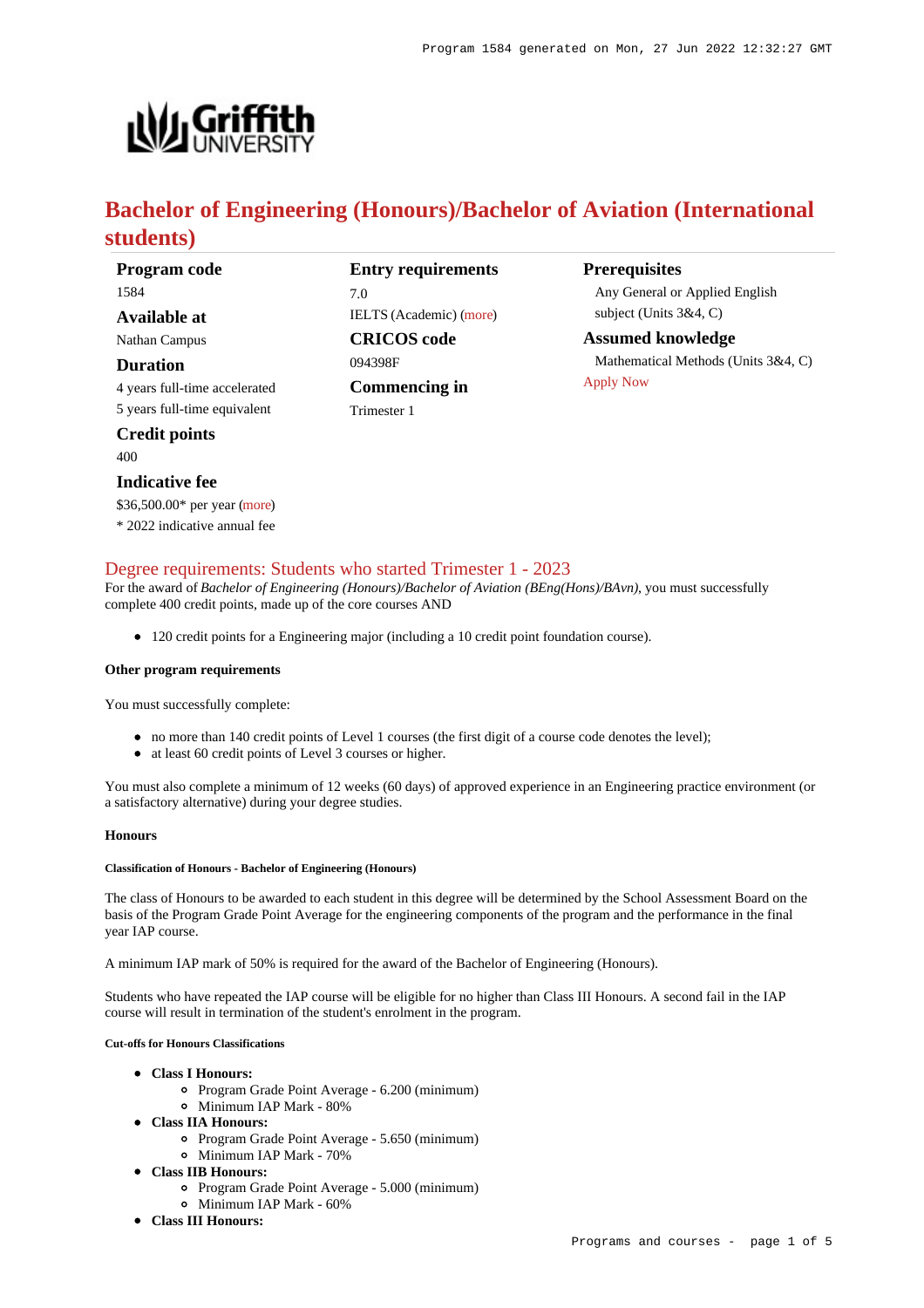- Program Grade Point Average < 5.000
- Minimum IAP Mark 50%

## **Australian Qualifications Framework (AQF) Level and Type**

The [Australian Qualifications Framework](http://www.aqf.edu.au/) (AQF) is the national policy for regulated qualifications in Australian education and training. The Bachelor of Aviation is accredited as an AQF Level 7 - Bachelor Degree.The Bachelor of Engineering (Honours) is accredited as an AQF Level 8 - Bachelor Honours Degree.

## [Program learning outcomes](https://www148.griffith.edu.au/programs-courses/Program/1584/Courses/International#programLearningOutcomes)

### **Program learning outcomes**

[Program Learning Outcomes](https://www.griffith.edu.au/__data/assets/pdf_file/0017/134522/PLO-general-advice.pdf) communicate to the community the value of the Griffith educational experience as benchmarked against national qualification standards.

Program Learning Outcomes for the [Bachelor of Engineering \(Honours\)](https://www.griffith.edu.au/__data/assets/pdf_file/0017/301193/BEngineering-Hons-PLO-L8.pdf) and [Bachelor of Aviation](https://www.griffith.edu.au/__data/assets/pdf_file/0017/301166/BAviation-PLO-L7.pdf) describe the knowledge, skills and the application of knowledge and skills you will acquire through studying the Griffith program of your choice.

#### [Course list: Students starting Trimester 1 - 2023](https://www148.griffith.edu.au/programs-courses/Program/1584/Courses/International#course-list-content)

**Course offering information in program structures is a guide only. Please check the actual offering information in the Course Catalogue.**

**Students must check the prerequisite and incompatible requirements before selecting any course within this program.**

#### **Year 1**

You must complete the following courses:

| <b>Trimester</b> | Course code    | Requirement          | Course title                                   | CР |
|------------------|----------------|----------------------|------------------------------------------------|----|
| Tri 1            | 1018ENG        | Hons Core to Program | <b>Engineering Science</b>                     | 10 |
| Tri 1            | <b>1010ENG</b> | Hons Core to Program | <b>Engineering Mathematics 1</b>               | 10 |
| Tri 1            | 1505NSC        | Core to Program      | <b>Flight Procedures I</b>                     | 10 |
| Tri 1            | <b>1017ENG</b> | Hons Core to Program | <b>Engineering Materials</b>                   | 10 |
| Tri 2            | 1504NSC        | Core to Program      | <b>Aviation Biology and Medicine</b>           | 10 |
| Tri 2            | 1305ENG        | Hons Core to Program | <b>Engineering Programming</b>                 | 10 |
| Tri 2            | 1508NSC        | Core to Program      | Airways Operation and Design                   | 10 |
| Tri 2            | 1022ENG        | Hons Core to Program | <b>Engineering Design Practice</b>             | 10 |
| Tri 3            | <b>1020ENG</b> | Hons Core to Program | <b>Engineering Mathematics 2</b>               | 10 |
| Tri 3            |                |                      | Foundation course for chosen Engineering major | 10 |

### **Year 2**

You must complete the following courses:

| <b>Trimester</b> |         | Course code Requirement | Course title                     | $\alpha$ d<br>◡ェ |
|------------------|---------|-------------------------|----------------------------------|------------------|
| Tri 1            | 2205NSC | Core to Program         | Calculus II                      | $10-1$           |
| Tri $1.2$ or $3$ |         |                         | Chosen Engineering major courses | 80               |

**Transfer point:** [Bachelor of Engineering \(Honours\) \(1542\)](https://www148.griffith.edu.au/Search/Results?SearchText=1542) with the Electronic and UAV Engineering major. Students should apply for a program transfer.

#### **Year 3**

You must complete the following courses: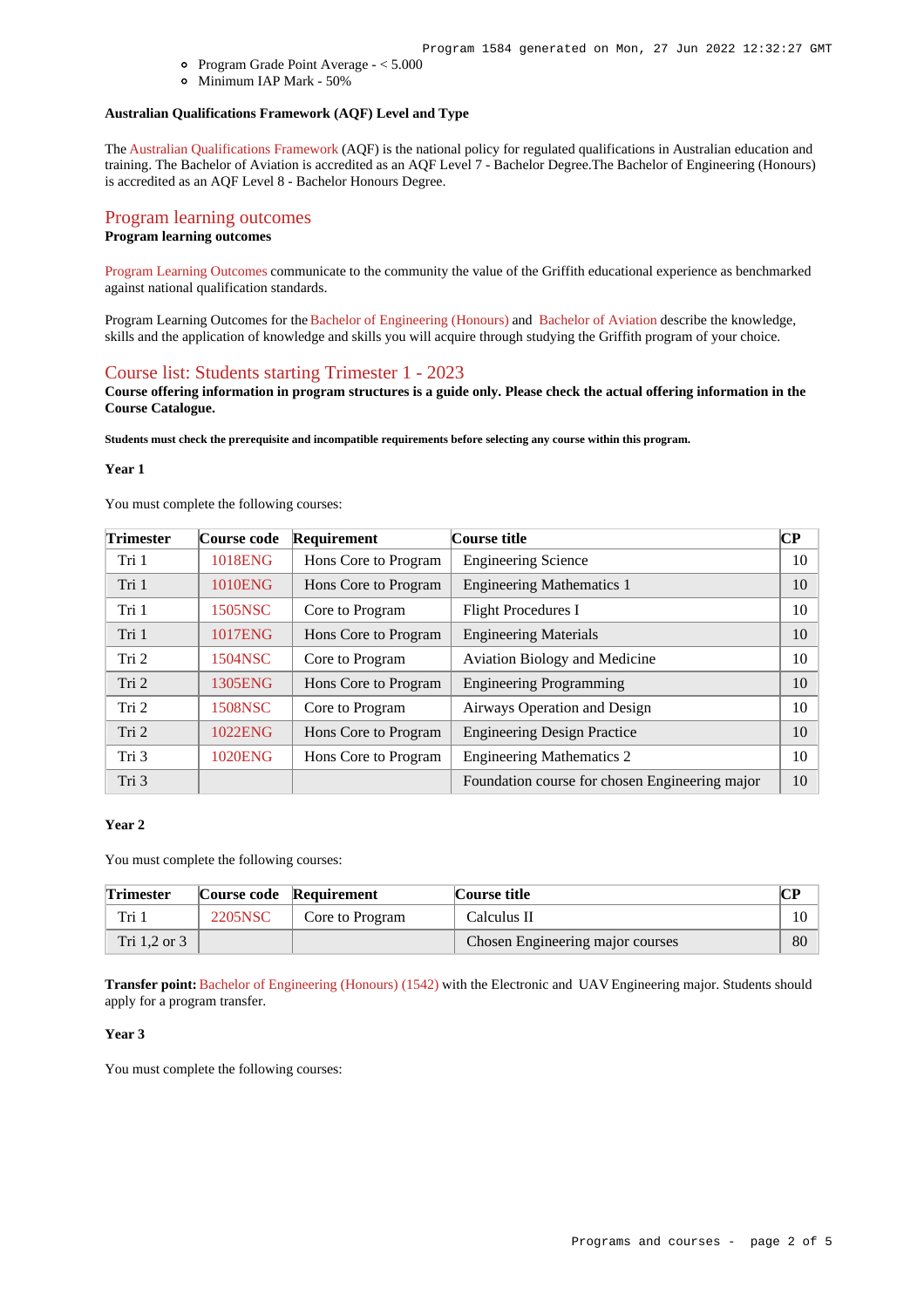| <b>Trimester</b> | Course code    | Requirement             | Course title                                            | $\bf CP$ |
|------------------|----------------|-------------------------|---------------------------------------------------------|----------|
| Tri 1            | 3304ENG        | Hons Core to<br>Program | <b>Control Systems</b>                                  | 10       |
| Tri 1            | 2520NSC        | Core to Program         | Aircraft Operations, Performance and Planning Part<br>- | 10       |
| Tri 1            | 2517NSC        | Core to Program         | <b>Aviation Meteorology</b>                             | 10       |
| Tri 1,2          |                |                         | Chosen Engineering major courses                        | 20       |
| Tri 2            | 2519NSC        | Core to Program         | Navigation                                              | 10       |
| Tri 2            | <b>4000ENG</b> | Hons Core to<br>Program | <b>Research Methods and Statistics</b>                  | 10       |
| Tri 2            | 3533NSC        | Core to Program         | Aircraft Operations, Performance and Planning Part<br>П | 10       |
| Tri 3            | 3528NSC        | Core to Program         | Navigational Systems                                    | 10       |
| Tri 3            | 2539NSC        | Core to Program         | Introduction to Aviation Law                            | 10       |
| Tri 3            | 2533NSC        | Core to Program         | <b>Flight Procedures II</b>                             | 10       |

### **Year 4**

You must complete the following courses:

| <b>Trimester</b> | Course code | Requirement             | Course title                                                        | CР |
|------------------|-------------|-------------------------|---------------------------------------------------------------------|----|
| Tri 1            | 2523NSC     | Core to Program         | <b>Light Aircraft Systems</b>                                       | 10 |
| Tri 1            | 2521NSC     | Core to Program         | Aerodynamics Part I                                                 | 10 |
| Tri 1            | 2515NSC     | Core to Program         | Human Factors for Pilots I                                          | 10 |
| Tri <sub>2</sub> | 3004ENG     | Hons Core to<br>Program | <b>Project Management Principles</b>                                | 10 |
| Tri 2            |             |                         | Chosen Engineering major course                                     | 10 |
| Tri 2            | 3520NSC     | Core to Program         | Aerodynamics Part II                                                | 10 |
| Tri $1,2$        | 6007ENG     | Hons Diss Core<br>Prog  | IAP - Thesis (capstone course) (not offered from<br>2021)           | 30 |
|                  |             |                         | <b>AND</b>                                                          |    |
| Tri $1,2$        | 6008ENG     | Hons Diss Core<br>Prog  | IAP - Professional Practice (not offered from 2021)<br>(see Note 1) | 10 |
|                  |             |                         | <b>OR</b>                                                           |    |
| Tri $1,2$        | 6002ENG     | Hons Diss Core<br>Prog  | (offered from $2020$ ) (see Note 1)<br>IAP.                         | 40 |

Note 1: It is a requirement that students complete a minimum of 60 days of approved experience in an Engineering practice environment (or satisfactory alternative) during their degree studies.

## Bachelor of Engineering (Honours) - Majors (2 available) Electronic Engineering **Year 1**

You must complete the following foundation course:

| <b>Trimester</b> | Course code Requirement |                    | Course title             |  |
|------------------|-------------------------|--------------------|--------------------------|--|
| Tri 2.3          | 1301ENG                 | Hons Core to Major | <b>Electric Circuits</b> |  |

## **Year 2**

You must complete the following courses: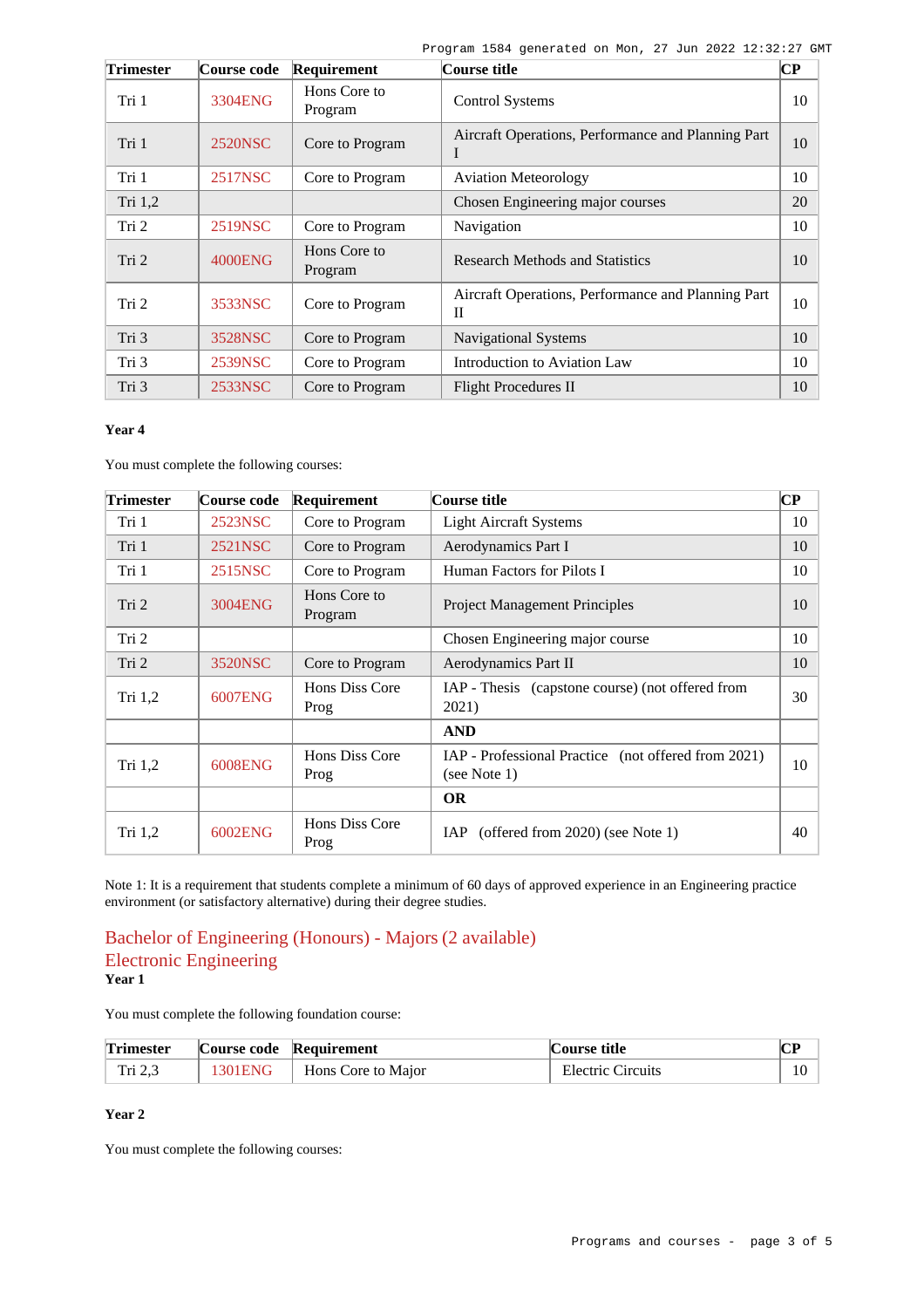|  | Program 1584 generated on Mon, 27 Jun 2022 12:32:27 GMT |  |  |  |  |
|--|---------------------------------------------------------|--|--|--|--|
|  |                                                         |  |  |  |  |

| <b>Trimester</b> | Course code | Requirement        | Course title                                   | <b>CP</b> |
|------------------|-------------|--------------------|------------------------------------------------|-----------|
| Tri 1            | 2319ENG     | Hons Core to Major | Introduction to Electronics                    | 10        |
| Tri 1            | 2315ENG     | Hons Core to Major | Digital Electronics                            | 10        |
| Tri 1            | 2305ENG     | Hons Core to Major | Signals and Systems                            | 10        |
| Tri 2            | 2307ENG     | Hons Core to Major | Electromagnetic Fields and Propagating Systems | 10        |
| Tri 2            | 2303ENG     | Hons Core to Major | Microprocessor Techniques                      | 10        |
|                  |             |                    | <b>OR</b>                                      |           |
| Tri 2            | 3323ENG     | Hons Core to Major | Microcontroller Techniques                     | 10        |
| Tri 2            | 2301ENG     | Hons Core to Major | Semiconductor Devices and Circuits             | 10        |
| Tri 3            | 6001ENG     | Hons Core to Major | <b>Avionics and Aircraft Practice</b>          | 20        |

#### **Year 3**

You must complete the following course:

| <b>Trimester</b> |         | Course code Requirement | Course title                              |    |
|------------------|---------|-------------------------|-------------------------------------------|----|
| Tri 1            | 3301ENG | Hons Core to Major      | <b>Practical Electronics</b>              | 10 |
| Tri 2            | 2304ENG | Hons Core to Major      | <b>Communication Systems and Circuits</b> | 10 |
|                  |         |                         | OR                                        |    |
| Tri 2            | 3324ENG | Hons Core to Major      | <b>Communication Systems and Circuits</b> | 10 |

## **Year 4**

You must complete the following course:

| <b>Trimester</b> | Course code Requirement      | Course title                          | $\mathbf{T}$ |
|------------------|------------------------------|---------------------------------------|--------------|
| Tri 2            | 6303ENG   Hons Core to Major | <b>Advanced Communication Systems</b> | 10           |

# Mechanical Engineering

**Year 1**

You must complete the following foundation course:

| <b>Trimester</b> | Course code Requirement      | Course title                 | $\sim$ D |
|------------------|------------------------------|------------------------------|----------|
| Tri 2.3          | 1501ENG   Hons Core to Major | <b>Engineering Mechanics</b> |          |

## **Year 2**

You must complete the following courses:

| <b>Trimester</b> | Course code    | Requirement        | Course title                      | <b>CP</b> |
|------------------|----------------|--------------------|-----------------------------------|-----------|
| Tri 1            | <b>2517ENG</b> | Hons Core to Major | Kinematics and Dynamics           | 10        |
| Tri 1            | 2101ENG        | Hons Core to Major | Mechanics of Materials I          | 10        |
| Tri 1            | 2502ENG        | Hons Core to Major | Mechanical Engineering Design     | 10        |
| Tri 2            | 2501ENG        | Hons Core to Major | <b>Manufacturing Technology</b>   | 10        |
| Tri 2            | 2318ENG        | Hons Core to Major | Electromechanics                  | 10        |
| Tri 2            | 2201ENG        | Hons Core to Major | <b>Engineering Thermodynamics</b> | 10        |
| Tri 2            | 3511ENG        | Hons Core to Major | Design of Machine Elements        | 10        |
| Tri 3            | 2701ENG        | Hons Core to Major | Aircraft Practical                | 10        |

## **Year 3**

You must complete the following course: